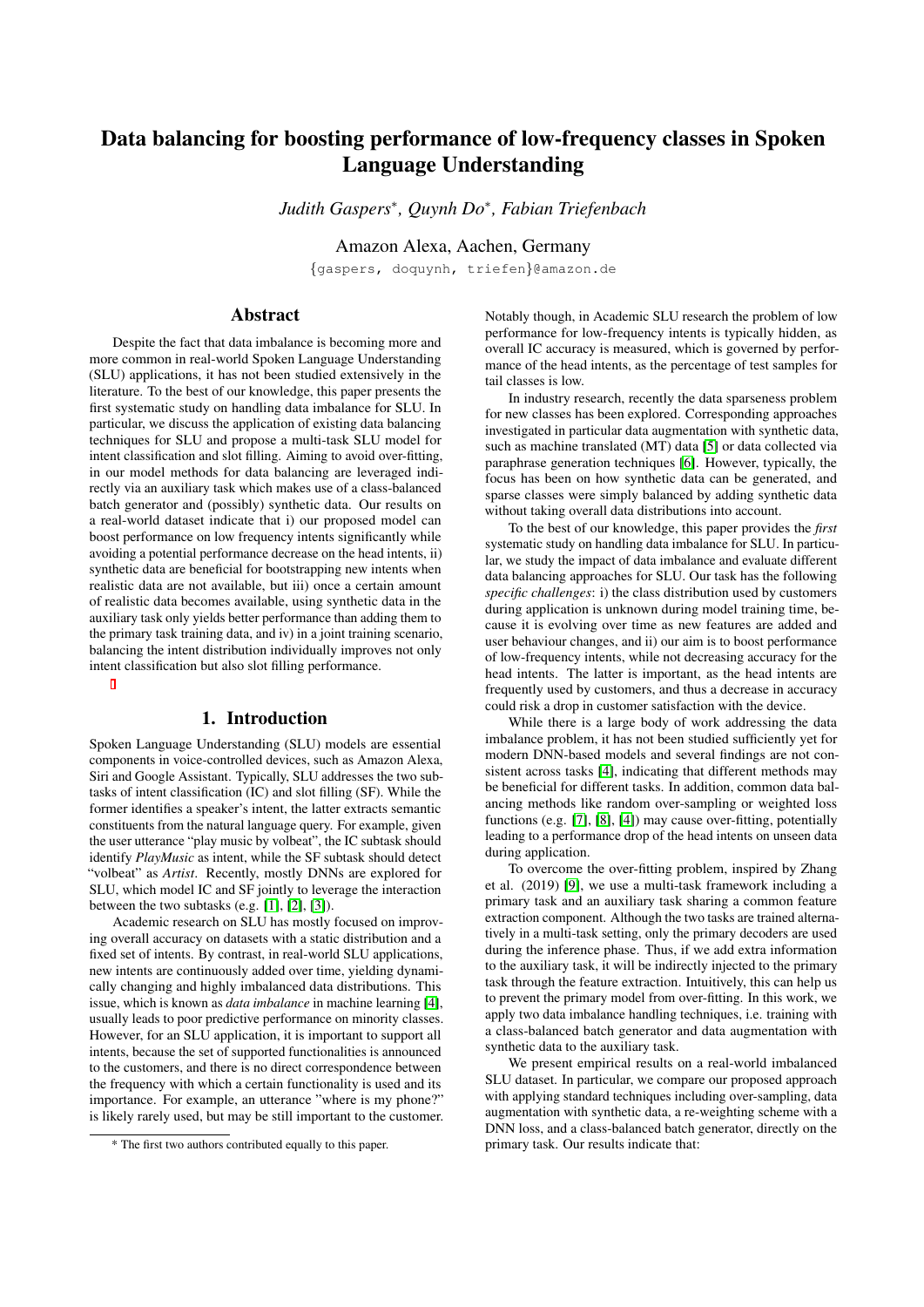- 1. our proposed model can boost performance on low frequency intents significantly while avoiding a performance decrease on the head intents which is a potential issue faced by common data re-sampling and re-weighting methods,
- 2. synthetic data are useful for intent bootstrapping, but
- 3. once a certain amount of realistic intent data becomes available, using synthetic data in the auxiliary task only yields better performance than adding them to the primary task training data, and
- 4. in a joint training scenario, balancing the intent distribution individually improves both IC and SF performance.

# 2. Related Work

We are not aware of previous work addressing the data imbalance problem in a systematic manner for SLU. However, there is a large body of work addressing this topic in other fields, particularly in image processing (e.g. [\[8\]](#page-4-7), [\[4\]](#page-4-3)). The most common approaches to data balancing include different re-sampling and re-weighting strategies. In random over-sampling, samples for the minority classes are duplicated [\[8\]](#page-4-7). While this has been shown to be quite effective, it increases model training times and has been found to cause over-fitting [\[10\]](#page-4-9). In addition, synthetic over-sampling of minority classes (SMOTE [\[7\]](#page-4-6)) as well as random under-sampling of majority classes [\[11\]](#page-4-10) has been explored. Weighted loss functions can be applied to change the impact of (certain) classes during optimization. A common strategy for re-weighting a loss function is using the (smoothed) inverse of class frequencies (e.g. [\[12\]](#page-4-11), [\[13\]](#page-4-12)). Moreover, leveraging information about the class distribution on a reference dataset has been explored, for instance, dynamic sampling [\[14\]](#page-4-13) and a label-distribution-aware margin loss [\[15\]](#page-4-14) have been explored. However, a challenge in our task is that the class distribution during application is unknown during model training and hence cannot by leveraged.

Another related line of research explores boosting performance of low-frequency classes via knowledge transfer from head to tail classes. (e.g. [\[16\]](#page-4-15), [\[17\]](#page-4-16)).

Zhang et al. (2019) explore data balancing for image processing tasks by making use of an auxiliary task which combines a class-balanced and a random batch generator [\[9\]](#page-4-8). We have adapted this idea for our SLU task, e.g. towards handling joint tasks, to use different batch generators for primary and auxiliary tasks, and we additionally study the integration of synthetic data.

Different methods have been proposed for generating synthetic data to boost performance of new languages or features in SLU via data augmentation (e.g. [\[5\]](#page-4-4), [\[6\]](#page-4-5)). While we include synthetic data into our study, our focus is not on data generation.

# 3. Method

For the SLU task, we use a joint model for IC and SF based on BERT [\[18\]](#page-4-17). We develop a multi-task framework consisting of two of these SLU tasks i.e. a primary and an auxiliary SLU task sharing a common feature extraction. While the two tasks are trained jointly, only the primary task decoders are used for the inference phase. The *auxiliary task* is trained using *a class-balanced batch generator* (CBG) and (optionally) *data augmentation with synthetic data*.

#### 3.1. SLU Model

Figure [1](#page-1-0) shows our multi-task model for handling data imbalance in SLU. Our model deals with two tasks:

<span id="page-1-0"></span>

Figure 1: *A multi-task model for handling data imbalance with a class balanced batch generator.*

- Primary task: Standard SLU, which is a joint model of IC and SF using a regular random batch generator.
- Auxiliary task: SLU using a class balanced batch generator, which has the same model architecture as the primary task, but is trained with a special batch generator to assure class balance in each training batch. Moreover, synthetic data may be used during training to balance low-frequency classes with synthetic samples.

The SLU model consists of a BERT [\[18\]](#page-4-17) encoder, an intent decoder and a slot decoder. As shown in Figure [1,](#page-1-0) the BERT encoder's outputs at sentence level and token level are used as inputs for the intent and slot decoders, respectively. The intent decoder is a standard feed-forward network including two standard dense layers and a softmax layer on top. The slot decoder uses a CRF layer on top of two dense layers to leverage the sequential information of slot labels. The two losses of IC and SF are optimized jointly with balanced weights (1.0:1.0).

To perform multi-task training, we alternate through tasks using a ratio of 1.0:1.0 between primary task batches and auxiliary task batches, respectively, during the training process. The training process is completed when both of the tasks are done.

### 3.2. Class-Balanced Batch Generator For A Joint Model

| Algorithm 1: CBG                                                            |
|-----------------------------------------------------------------------------|
| Input: D - training data set, C - set of classes (labels),                  |
| and $b$ - batch size                                                        |
| $size=0$ :                                                                  |
| size_per_class= $b/ C $ ;                                                   |
| while $size \leq  D $ do                                                    |
| $new\_batch = \emptyset$                                                    |
| for $c$ in $C$ do                                                           |
| $S = \{ \text{ size\_per\_class instances of class } c \text{ selected} \}$ |
| randomly from $D \}$                                                        |
| $new\_batch = S \cup new\_batch$                                            |
| end                                                                         |
| size=size+ new_batch                                                        |
| train model using new_batch                                                 |
| end                                                                         |

<span id="page-1-1"></span>Algorithm [1](#page-1-1) shows our class-balanced batch generator. Each batch contains the same number of instances per class. To avoid training time explosion on large-scale datasets, we stop an epoch when the total number of the generated instances in the epoch exceeds the original training size.

We have to deal with two data distributions due to having two sub-tasks. Since slot labels are often shared across several intents, we assume that there is a strong correlation between the distributions so that when the IC distribution is balanced, the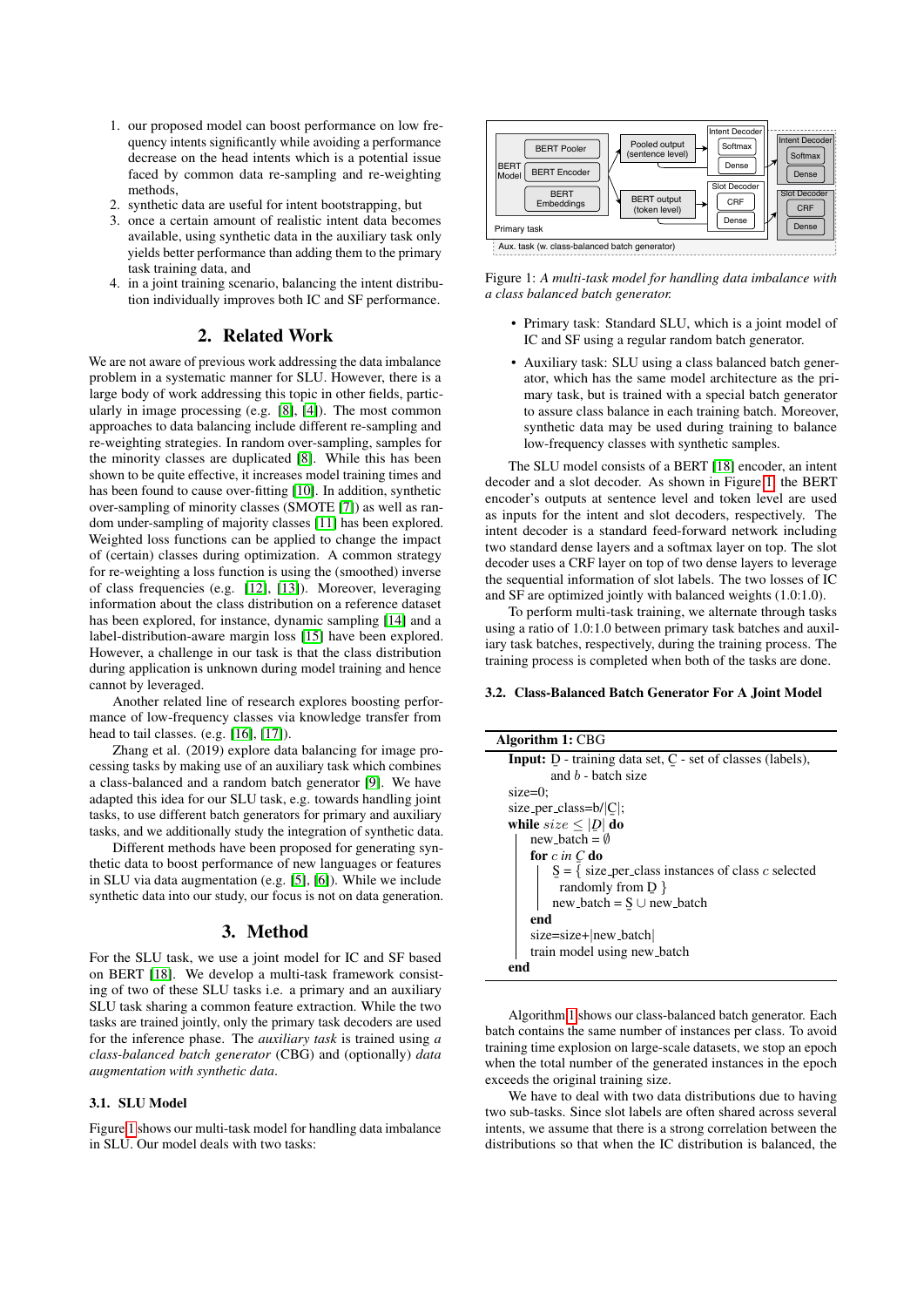<span id="page-2-0"></span>

| <b>Dataset</b> | <b>Snooze</b> | <b>Browse</b> | Cancel | Head I. |
|----------------|---------------|---------------|--------|---------|
| Train          | 40            | 16            |        | 166,493 |
| Val.           | 10            |               |        | 20,846  |
| Test           | 449           | 634           | 623    | 20,710  |
| NMT data       | 20.285        | 7,855         | 2,657  |         |

Table 1: *Number of samples for three simulated low-frequency intents and the remaining seven intents (head intents).*

slot distribution is balanced accordingly. Therefore, our classbalanced batch generator is performed *on the IC distribution only*.

#### 3.3. Data Augmentation With Synthetic Data

Due to language expansion of voice-controlled devices, a large amount of annotated SLU data may be available in different languages, in particular in English. These data can be leveraged for SLU model development in another language (e.g. [\[5\]](#page-4-4), [\[2\]](#page-4-1), [\[19\]](#page-4-18)). In this work, following Gaspers et al. (2018) [\[5\]](#page-4-4), we automatically translate English source data into our target language, and use the translated data as extra training data in the auxiliary task. Thus, in contrast to previous work, our approach supports utilizing synthetic data for re-balancing rather than just directly for model training. This can help us to avoid the negative impact of low quality synthetic data on the primary task.

# 4. Experiments

In this section, we describe our experiments comparing different data balancing techniques on a real-world German SLU dataset.

#### 4.1. Datasets

Realistic SLU data We extracted a random data sample from a commercial German SLU system; the data are representative of requests to voice-controlled devices and were manually annotated with intent and slot labels (see Table [1\)](#page-2-0). The sample is from the *Notifications* domain and comprises 351.066 samples. We split the dataset into 80% train, 10% validation and 10% test data. The data are highly imbalanced for intent classes with a long-tail distribution, where the smallest classes comprise a single sample only. Due to the small amount of test instances for low-frequency intents, we cannot reliably evaluate performance for them. Therefore, we created an artificial set up to study intent bootstrapping in a systematic way. In particular, we first removed data of all intents having fewer than 1,000 samples, leaving 10 classes. This ensures that at least 100 test samples are available per intent, which are needed to measure performance reliably in a large-scale set up. We selected the three intents with the lowest frequency from the remaining intents to simulate intent bootstrapping and filtered out all of their samples from the train and validation datasets. To simulate the growing data amounts per class in a developing system, where new features are added over time, we randomly sampled a different amount for each of the three intents and re-added 80% and 20% to the filtered train and validation datasets, respectively. We added 0, 20 and 50 samples for *CancelReminderIntent*, *BrowseReminderIntent* and *SnoozeNotificationIntent*, respectively.

Machine-translated data We translated data from an English NLU system into German using a transformer-based neural machine translation (NMT) system trained with Sockeye [\[20\]](#page-4-19). The NMT system was trained on 4,000 segments of internal data as well as 28,733,606 segments of publicly available data; slot labels were projected from the English source utterances to the

German translations using the alignment model *fast align* [\[21\]](#page-4-20). The number of NMT-generated samples is 2,657, 7,855 and 20,285 for *CancelReminderIntent*, *BrowseReminderIntent* and *SnoozeNotificationIntent*, respectively. This data set is used for *data augmentation* of low-frequency classes in our experiments.

#### 4.2. Models

We train and evaluate the following models on our SLU data:

- *Baseline*: The standard model without any data imbalance handling technique; this baseline is obtained by training the primary task individually on SLU training data.
- *Over-sampling*: Common random over-sampling method; for each intent class, SLU training data are up-sampled to the number of samples in the head class. The primary task is then trained individually on the up-sampled data.
- *Balanced-loss*: Common re-weighting method with DNN loss; The cross entropy loss of IC is balanced by using class frequencies. The model is obtained by training the primary task individually on SLU training data.
- *CBG*: The primary task is trained individually on SLU training data using the class-balanced batch generator.
- *Mul.-CBG*: Proposed method *without* data augmentation; an auxiliary task with class-balanced batch generator (without using machine translated data) is applied.
- *Data-aug.*: Common training data augmentation method; SLU training data are augmented with the synthetic NMT data for low-frequency classes. The primary task model is then trained individually on the augmented data.
- *Data-aug.+Over-sampl.*: Combination of the above *dataaug.* and *over-sampling* approaches. SLU training data are first augmented by adding all of the available synthetic NMT data for low-frequency classes and subsequently up-sampled as in *over-sampling*. The model is then obtained by training the primary task individually on the up-sampled and augmented training set.
- *Data-aug.+Balanced-loss*: Combination of the above *data-augmentation* and *balanced-loss* approaches. SLU training data is augmented by adding the available NMT data for low-frequency classes. The model is then obtained by training the primary task individually on augmented training data with balanced loss.
- *Data-aug.+CBG*: Combination of the above *dataaugmentation* and *CBG* approaches. SLU training data is augmented with the available NMT data. The primary task model is then trained individually on the augmented SLU training set using a class-balanced batch generator.
- *Mul.-CBG+Data-aug.*: Proposed method *with* data augmentation; the auxiliary task with class-balanced batch generator is applied on the NMT-augmented dataset.

#### 4.3. Settings

In our experiments, we use pre-trained multilingual BERT [\[18\]](#page-4-17) (size 768), and max-pooling for sentence representation. Each of our decoders has 2 dense layers of size 768 with gelu activation. The dropout values used in IC and SF decoders are 0.5 and 0.2, respectively. For optimization, we use Adam optimizer with learning rate 0.1 and a Noam learning rate scheduler. We trained our model with batch size of 64.

Following Gaspers et al. (2018) [\[5\]](#page-4-4), we use a semantic error rate, which measures IC and SF jointly and is defined as follows:

$$
SemER = \frac{\#(\text{slot}+\text{intent errors})}{\# \text{ slots in reference} + 1}
$$
 (1)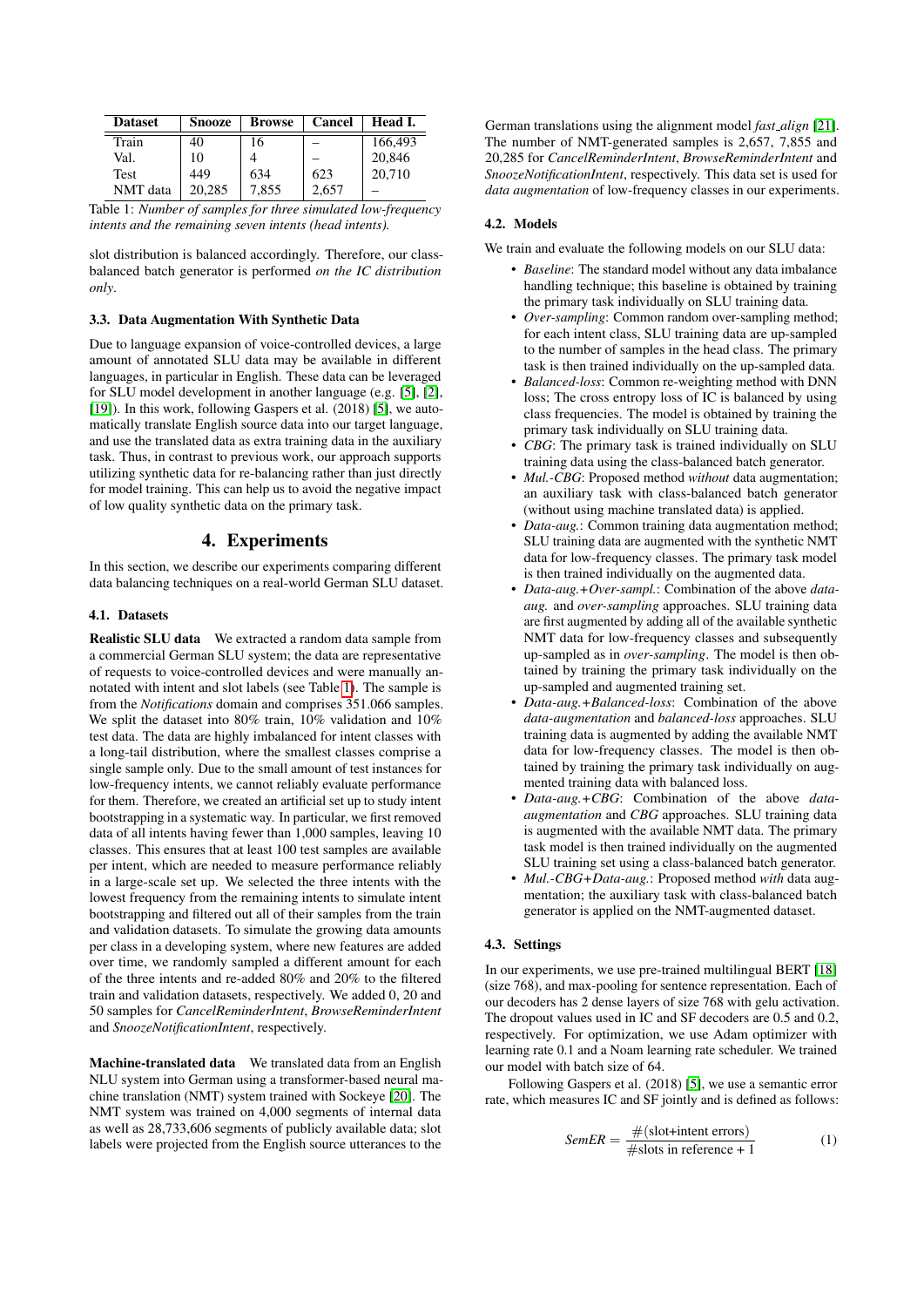<span id="page-3-0"></span>

| <b>Method</b>             | <b>Snooze</b> | <b>Browse</b> | Cancel   | Head I.  |
|---------------------------|---------------|---------------|----------|----------|
| $Over-sampling$           | $-30.63$      | $-56.03$      | $-16.77$ | $+7.03$  |
| <b>Balanced-loss</b>      | $-32.45$      | $-40.37$      | $-16.77$ | $+11.43$ |
| CBG                       | $-40.56$      | $-56.77$      | $-8.10$  | $+8.57$  |
| $Mul-CBG$ (ours)          | $-3.59$       | $-45.77$      | $-9.93$  | $-1.10$  |
| Data-aug.                 | $+236.97$     | $-32.66$      | $-43.83$ | $-0.22$  |
| $Data-aug.+Over-sampl.$   | $-33.33$      | $-37.16$      | $-44.98$ | $+3.08$  |
| Data-aug.+Balanced-loss   | $-57.67$      | $-32.98$      | $-49.42$ | $+3.96$  |
| $Data-aug.+CBG$           | $-64.85$      | $-37.25$      | $-45.09$ | $+19.56$ |
| Mul.-CBG+Data-aug. (ours) | $-29.74$      | $-34.21$      | $-2.63$  | $-0.44$  |

Table 2: *Relative change in semantic error rate (%) on three low-frequency intents and on the head intents for data balancing methods on real-world SLU data compared to the baseline. A decrease in SemER implies better performance.*

# 5. Results

Table [2](#page-3-0) shows the performances of our experimental models on the head intents, and on each of the three low-frequency intents.

## 5.1. Performance without data augmentation

.

Performance for all of the low-frequency intents can be improved just by balancing the regular training data. However, for *CBG*, random *over-sampling* and *balanced-loss* methods, the boost in performance comes at the cost of a relative increase in *SemER* for the head intents of at least 7.03%. As head intents are much more frequently used by customers, and the customers are used to their comparatively high performance already, such a decrease in performance is usually not acceptable. By contrast, our approach with the class-balanced batch generator boosts performance for all low-frequency features, yielding up to 45.77% relative reduction in *SemER* per intent, without over-fitting on the low-frequency classes. Thus, our results suggest that leveraging data balancing techniques in the auxiliary rather than the main task is beneficial. This may be the case, because the model keeps the access to important information about the intent distribution, which is lost when data balancing is applied in the primary task.

#### 5.2. Performance with data augmentation

As expected, without using any other techniques, performance is improved when simply adding NMT data (*data-aug.*) to *CancelReminderIntent*, which didn't have any intent samples beforehand. However, for *SnoozeNotificationIntent*, which already had 50 intent samples, simply adding NMT data (*data-aug.*) yields 236.97% increase in *SemER*. This highlights the fact that in an evolving system one needs to be careful with maintaining synthetic data. They can be very useful to bootstrap new features when no or few realistic feature data are available. However, as they are typically of comparatively low quality, they can decrease performance when they are kept while more and more realistic data become available. While random *over-sampling*, *CBG* and *balanced-loss* can mitigate this problem and improve performance on low-frequency classes, this again comes at the cost of a decrease in performance for the head intents (cf. *data-aug.+oversampl.*, *data-aug.+CBG* and *data-aug.+balanced-loss*). *Multitask-CBG+Data-aug.* indicates performance when NMT data are not added to the primary task training data, but used in the auxiliary task class-balanced batch generator during training only. For *SnoozeNotificationIntent* and *BrowseReminderIntent*, which already have a small number of samples in the realistic training data, performance is improved compared to adding NMT data to the primary task training data without overfitting on the head classes. For *SnoozeNotificationIntent* performance for *Mul.-CBG+Data-aug.* is better than both *Mul.-CBG* without using data augmentation and *data-aug*. This suggests that once a certain amount of realistic intent data becomes available, it's beneficial to leverage NMT data only with *Mul.-CBG+Data-aug*. However, for intents without realistic training data, standard NMT data augmentation is preferable, as the intent cannot be recognized otherwise. Note that this is the case for *CancelReminderIntent* in this experiment.

#### 5.3. Does balancing the intent distribution help slot filling?

Interestingly, the intent-based data balancing methods also improve SF performance, as indicated by the results for *CancelReminderIntent* by several methods without including data augmentation, in particular *Mul.-CBG*. Recall that there are no samples for this intent in the regular training data. Hence, the intent cannot be recognized, adding one error to *SemER* for each test utterance evaluation independent of the method (not applying data augmentation). In fact, the improvements for *CancelReminderIntent* are solely resulting from improved SF performance. We attribute this improvement to the fact that slots are shared across several intents and may benefit from intent-based data balancing, as we are using a multi-task model for IC and SF.

#### 5.4. Performance on benchmark data

Unlike previous approaches to SLU, our method is focused on improving low-frequency classes which have typically very few samples in small-scale benchmark datasets and thus improvements in the overall standard SLU error metrics IC accuracy and slot F1 might not be expected. However, to investigate whether using an auxiliary task with a class-balanced batch generator improves upon a SOTA SLU model on a benchmark dataset we evaluated our approach on the small-scale ATIS dataset [\[22\]](#page-4-21) using the version provided by [\[23\]](#page-4-22). In particular, we trained the baseline and *Mul.-CBG* models, and we found that *Mul.-CBG* improves over the baseline on IC accuracy and slot F1 from 97.4% to 97.5% and from 95.7% to 96.2%, respectively. This indicates that our method can even increase overall performance on small-scale benchmark data, and that our model yields comparable performance to state-of-the-art SLU systems [\[3,](#page-4-2) [2,](#page-4-1) [23\]](#page-4-22). In addition, the results provide further evidence that balancing the intent distribution also improves SF, i.e. from 95.7% to 96.2% in F1, where the latter even slightly outperforms the previously best reported results of 96.1% for SF on ATIS [\[3\]](#page-4-2).

# 6. Conclusion

We presented a study comparing different techniques for handling data imbalance for DNN-based SLU. Aiming to boost performance for low-frequency intents, we proposed a multitask model for SLU in which we make use of an auxiliary task to deal with data imbalance. Our results on a real-world SLU dataset indicate that: i) in contrast to common data re-sampling and re-weighting methods, our method can boost performance on low frequency intents significantly without decreasing performance of the head intents, ii) synthetic data are beneficial for bootstrapping new intents when realistic intent data are not available, but iii) once a certain amount of realistic intent data becomes available, using synthetic data in the auxiliary task only yields better performance than adding them to the primary task, and iv) in a joint training scenario, balancing intent distribution individually improves not only intent classification but also slot filling performance. Overall, our method achieved relative error rate reductions of up to 45.77% for low-frequency intents.